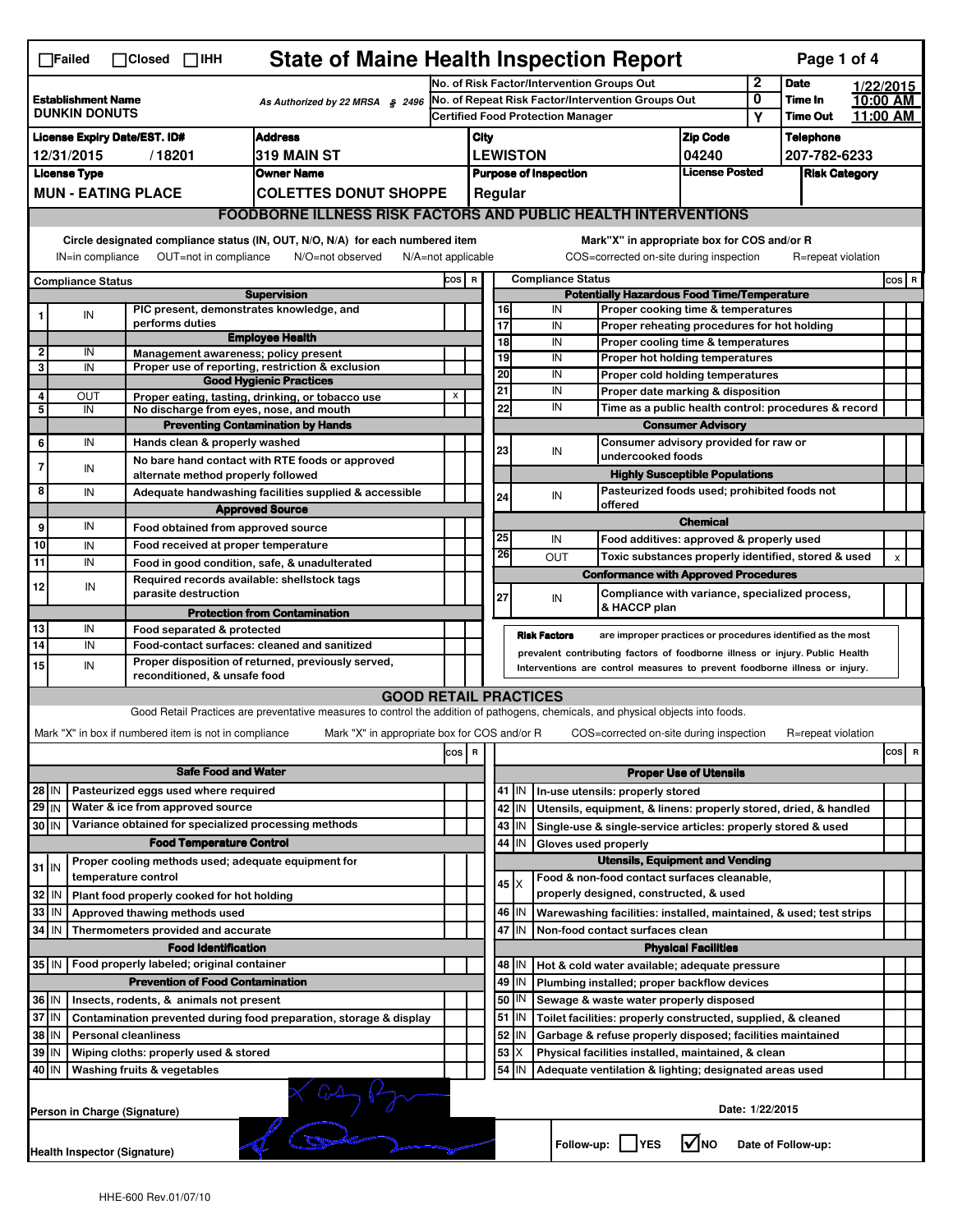|                                                      | Page 2 of 4                   |  |                                        |                   |                    |                                  |  |  |  |  |
|------------------------------------------------------|-------------------------------|--|----------------------------------------|-------------------|--------------------|----------------------------------|--|--|--|--|
| <b>Establishment Name</b><br><b>DUNKIN DONUTS</b>    |                               |  | As Authorized by 22 MRSA § 2496        | 1/22/2015<br>Date |                    |                                  |  |  |  |  |
| License Expiry Date/EST. ID#<br>12/31/2015<br>/18201 | <b>Address</b><br>319 MAIN ST |  | City / State<br><b>LEWISTON</b><br>/ME |                   | Zip Code<br>104240 | <b>Telephone</b><br>207-782-6233 |  |  |  |  |
| <b>Temperature Observations</b>                      |                               |  |                                        |                   |                    |                                  |  |  |  |  |
| Location                                             | Temperature                   |  |                                        | <b>Notes</b>      |                    |                                  |  |  |  |  |
| sand bar                                             | 36                            |  |                                        |                   |                    |                                  |  |  |  |  |
| sandbar                                              | 38                            |  |                                        |                   |                    |                                  |  |  |  |  |
| hot water                                            | 110 plus                      |  |                                        |                   |                    |                                  |  |  |  |  |
| sandbar                                              | 33                            |  |                                        |                   |                    |                                  |  |  |  |  |



**Health Inspector (Signature)** 



**Date: 1/22/2015**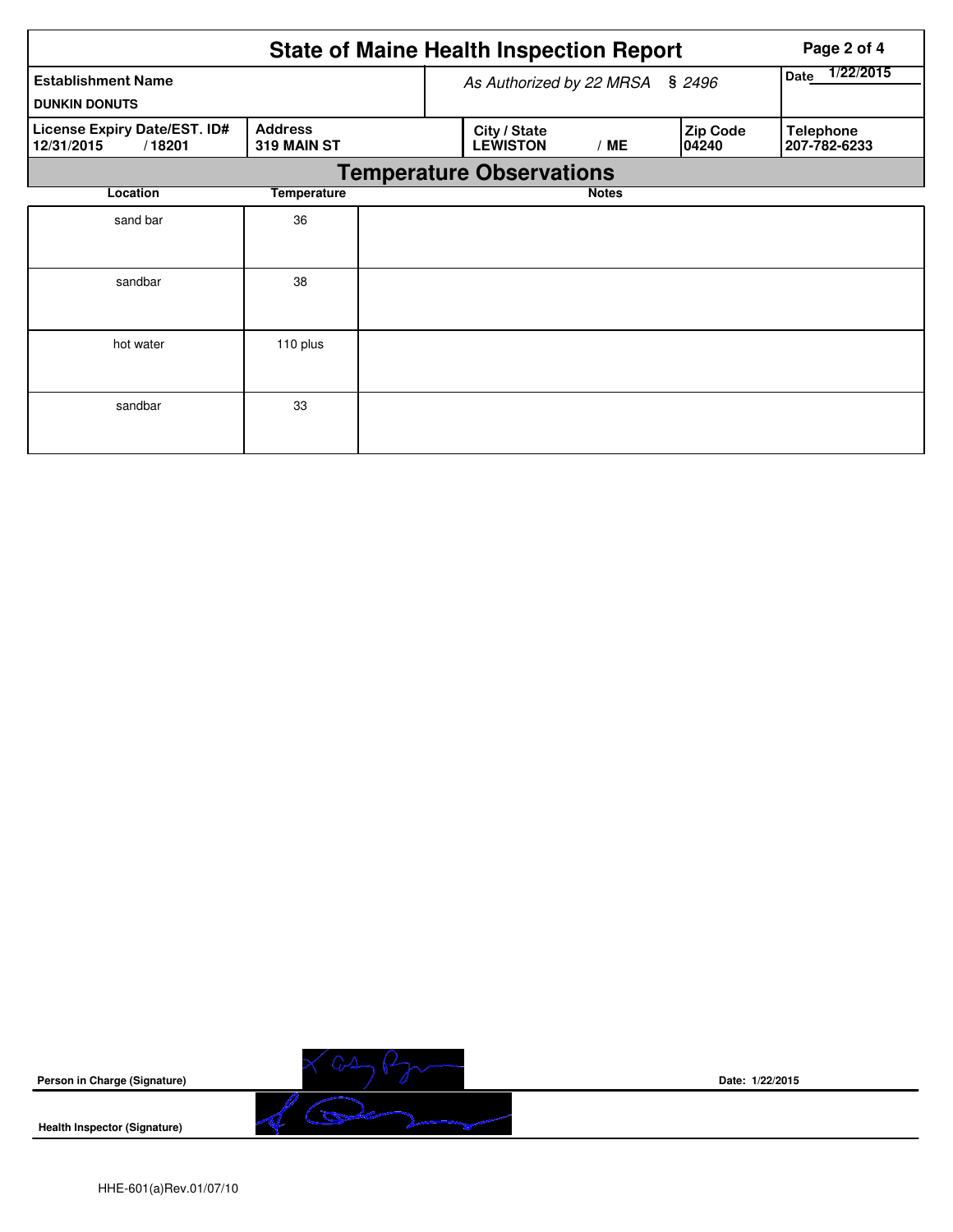|                                                                                                                                                                                                                                                            |                               | <b>State of Maine Health Inspection Report</b> |           |                          | Page 3 of 4              |  |  |  |  |
|------------------------------------------------------------------------------------------------------------------------------------------------------------------------------------------------------------------------------------------------------------|-------------------------------|------------------------------------------------|-----------|--------------------------|--------------------------|--|--|--|--|
| <b>Establishment Name</b>                                                                                                                                                                                                                                  |                               |                                                |           |                          | 1/22/2015<br><b>Date</b> |  |  |  |  |
| <b>DUNKIN DONUTS</b>                                                                                                                                                                                                                                       |                               |                                                |           |                          |                          |  |  |  |  |
| License Expiry Date/EST. ID#<br>12/31/2015<br>/18201                                                                                                                                                                                                       | <b>Address</b><br>319 MAIN ST | City / State<br><b>LEWISTON</b>                | <b>ME</b> | <b>Zip Code</b><br>04240 |                          |  |  |  |  |
|                                                                                                                                                                                                                                                            |                               | <b>Observations and Corrective Actions</b>     |           |                          |                          |  |  |  |  |
| Violations cited in this report must be corrected within the time frames below, or as stated in sections<br>8-405.11 and 8-406.11 of the Food Code                                                                                                         |                               |                                                |           |                          |                          |  |  |  |  |
| 4: 2-401.11: C: Food employee is eating, drinking, or using any tobacco where the contamination of exposed FOOD; clean EQUIPMENT, UTENSILS,<br>and LINENS; unwrapped SINGLE-SERVICE and SINGLE-USE ARTICLES; or other items needing protection can result. |                               |                                                |           |                          |                          |  |  |  |  |
| INSPECTOR NOTES: cigar and cigarette butts (used) on counter in warewashing area corrected on site                                                                                                                                                         |                               |                                                |           |                          |                          |  |  |  |  |
| 26: 7-202.12.(A).(B): C: Poisonous or toxic materials are being improperly used / applied.                                                                                                                                                                 |                               |                                                |           |                          |                          |  |  |  |  |
| INSPECTOR NOTES: sanitizer over 200 PPM(toxic)-corrected on site                                                                                                                                                                                           |                               |                                                |           |                          |                          |  |  |  |  |
| 45: 4-101.11.(D): N: Utensils or equipment food contact surfaces not smooth / easily cleanable.                                                                                                                                                            |                               |                                                |           |                          |                          |  |  |  |  |
| INSPECTOR NOTES: staiging area replace counter top area-residue                                                                                                                                                                                            |                               |                                                |           |                          |                          |  |  |  |  |
| 45: 4-204.12: N: Equipment openings, closures and deflectors are improperly designed and constructed.                                                                                                                                                      |                               |                                                |           |                          |                          |  |  |  |  |
| INSPECTOR NOTES: replace all damaged door seals refrigeration units-clean seals                                                                                                                                                                            |                               |                                                |           |                          |                          |  |  |  |  |
| 53: 6-201.13.(A): N: Floor and wall junctures are not enclosed and sealed.                                                                                                                                                                                 |                               |                                                |           |                          |                          |  |  |  |  |
| INSPECTOR NOTES: seal wall too floors junctures where needed-                                                                                                                                                                                              |                               |                                                |           |                          |                          |  |  |  |  |
| 53: 6-501.11: N: The physical facilities are in disrepair.                                                                                                                                                                                                 |                               |                                                |           |                          |                          |  |  |  |  |
| INSPECTOR NOTES: drive-thru area-re-glue sides of shelving units                                                                                                                                                                                           |                               |                                                |           |                          |                          |  |  |  |  |
|                                                                                                                                                                                                                                                            |                               |                                                |           |                          |                          |  |  |  |  |
|                                                                                                                                                                                                                                                            |                               |                                                |           |                          |                          |  |  |  |  |
|                                                                                                                                                                                                                                                            |                               |                                                |           |                          |                          |  |  |  |  |
|                                                                                                                                                                                                                                                            |                               |                                                |           |                          |                          |  |  |  |  |
|                                                                                                                                                                                                                                                            |                               |                                                |           |                          |                          |  |  |  |  |
|                                                                                                                                                                                                                                                            |                               |                                                |           |                          |                          |  |  |  |  |
|                                                                                                                                                                                                                                                            |                               |                                                |           |                          |                          |  |  |  |  |
|                                                                                                                                                                                                                                                            |                               |                                                |           |                          |                          |  |  |  |  |
|                                                                                                                                                                                                                                                            |                               |                                                |           |                          |                          |  |  |  |  |

**Person in Charge (Signature)**

**Health Inspector (Signature)** 

 $\sqrt{2}$ 

 $\sum_{\omega}$ 

 $\mathcal{I}$ 

**Date: 1/22/2015**